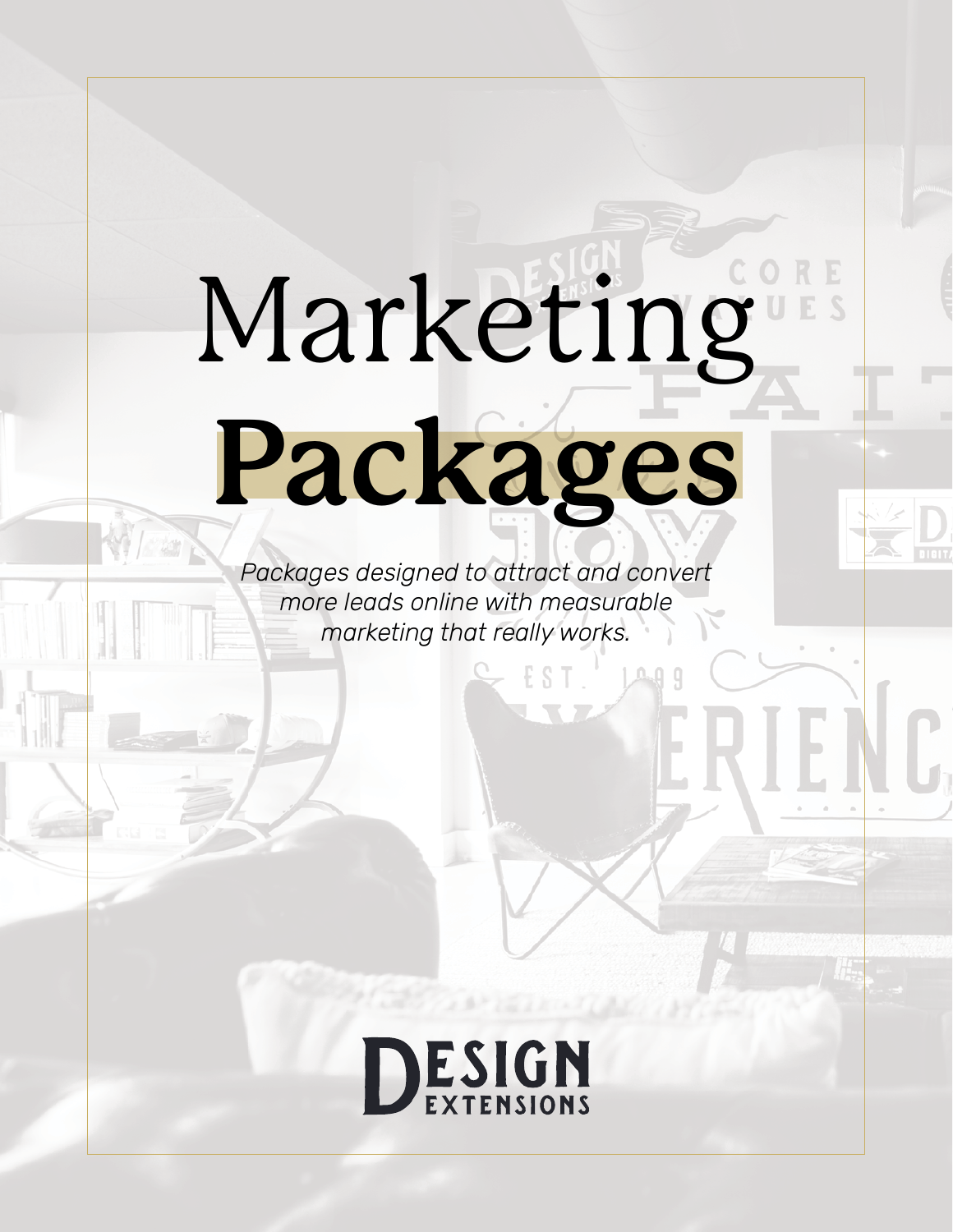#### **What We Offer**

We craft a complete digital marketing plan so you can focus on what matters - your business.

| 3               | ACCOUNT MANAGEMENT                | 10 | EMAIL SET UP         |
|-----------------|-----------------------------------|----|----------------------|
| $\overline{4}$  | CONTENT CREATION & MULTIPLICATION | 11 | CONSULTING           |
| $\overline{5}$  | SEO                               | 12 | WEBSITE              |
| $6\overline{6}$ | <b>PPC</b>                        | 13 | MAINTENANCE          |
| 7               | SOCIAL MEDIA                      | 14 | HOSTING <sup>1</sup> |
| 8               | SOCIAL MEDIA ADS                  | 15 | ADA                  |
| 9               | <b>EMAIL MARKETING AUTOMATION</b> | 16 | HUBSPOT ONBOARDING   |
|                 |                                   |    |                      |



*The entire process was seamless, and we couldn't be more pleased with our new website!*

#### **TOP AGENT COACHING**



*Professional, up to date on design, technology, and trends. Fast and accurate turnaround time.*

**HINES - SOUTHEAST REGION**



*Friendly, courteous, professional staff that has been a pleasure to work with.*

#### **RULON INTERNATIONAL**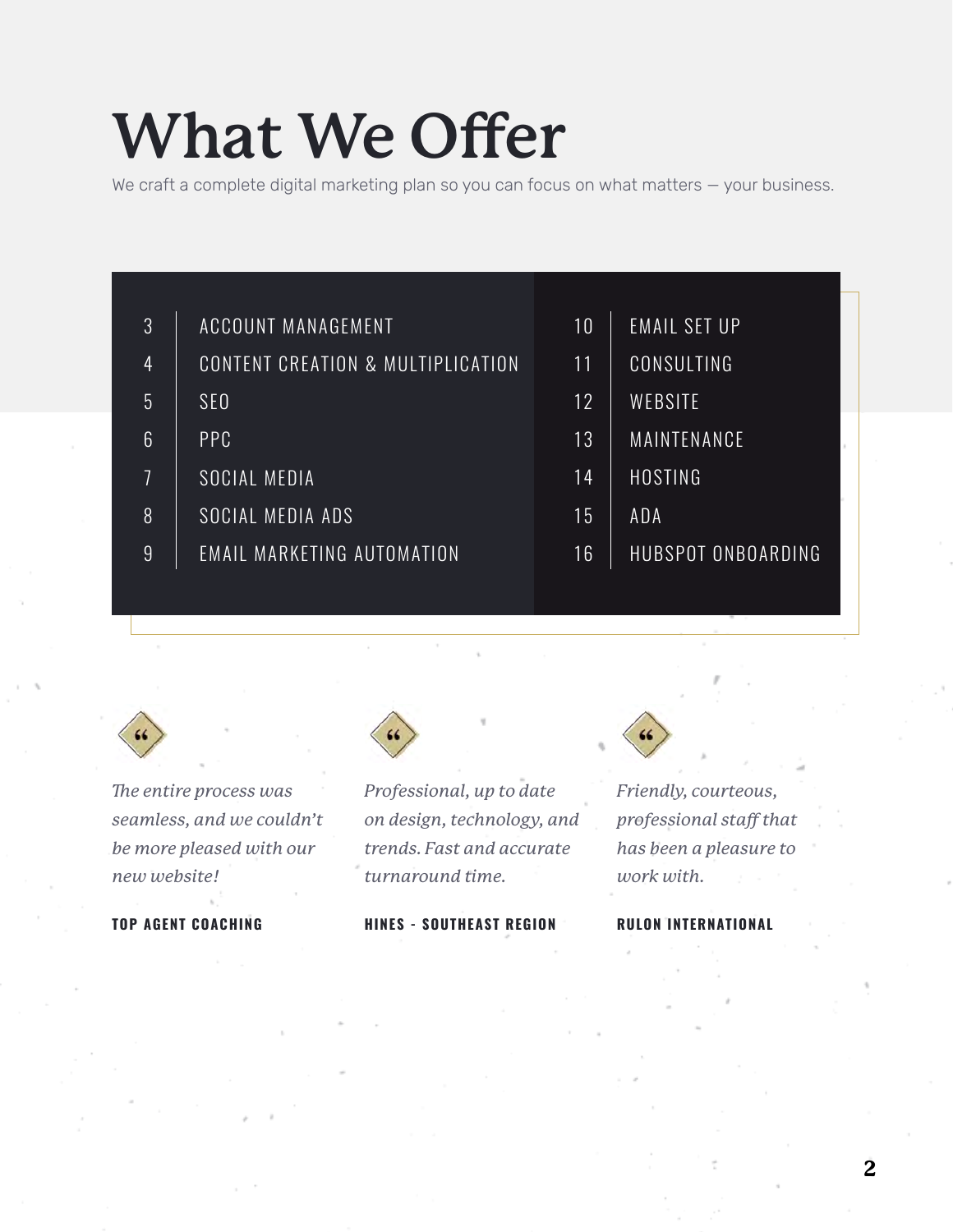#### **Account Management**

Account management provides you with a dedicated account manager (AM) whose focus is you and your success.

|                                               | <b>STARTER</b>         | <b>PROFESSIONAL</b>                   | <b>ENTERPRISE</b>            |
|-----------------------------------------------|------------------------|---------------------------------------|------------------------------|
| Campaign #                                    | 1                      | $\overline{3}$                        | $\overline{5}$               |
| On-boarding                                   | $\bullet$              | $\boldsymbol{\mathcal{C}}$            | $\bullet$                    |
| Plumbing & Set-Up                             | $\mathcal{L}$          | $\left  \mathcal{S} \right $          | $\blacktriangledown$         |
| <b>Strategy Meeting</b><br>Frequency          | <b>Quarterly</b>       | <b>Monthly</b>                        | <b>Monthly</b>               |
| Plan & Manage<br><b>SMART Goals</b>           | $\bigvee$              | $\mathcal{L}$                         | $\left  \mathcal{S} \right $ |
| HubSpot<br>Management*                        |                        | $\boldsymbol{\mathcal{L}}$            | $\blacktriangledown$         |
| Growth<br>Driven Design<br>(quarterly review) |                        | $\bigvee$                             | $\bullet$                    |
| Website Heat<br>Mapping                       |                        | Ø                                     | Ø                            |
| 1 hr Monthly Call #                           | 1                      | $\overline{2}$<br>(OR 2 Loom Reviews) | (OR 4 Loom Reviews)          |
| Support Plan                                  | <b>Maintenance</b>     | <b>Performance</b>                    | <b>Accelerated</b>           |
| Lead Sheet                                    |                        |                                       |                              |
|                                               | \$1,000 <sub>/MO</sub> | \$1,600 <sub>/MO</sub>                | $$2,400_{/M0}$               |

**3** *\*See pages 16 for HubSpot onboarding and software tier pricing.*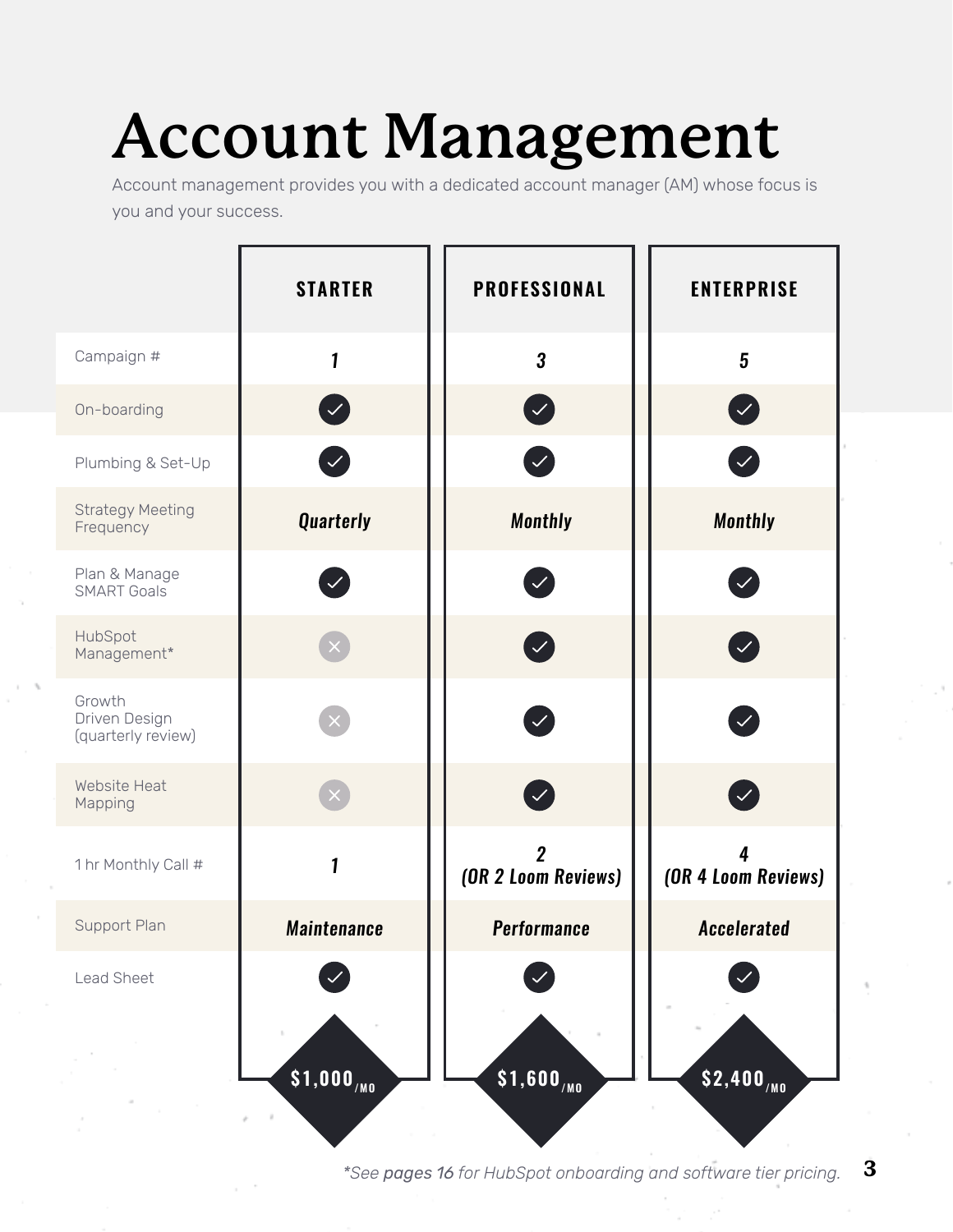#### **Content Creation & Multiplication**

Content creation is the development of strategic content that drives SEO, improves engagement, and converts your prospects into customers; content multiplication enables you to get the most out of your content.

|                                                     | <b>STARTER</b>               | <b>PROFESSIONAL</b>                                                  | <b>ENTERPRISE</b>                                                          |
|-----------------------------------------------------|------------------------------|----------------------------------------------------------------------|----------------------------------------------------------------------------|
| <b>Topic Cluster Creation</b>                       | $\left  \mathcal{S} \right $ | $\mathcal{L}$                                                        | $ \mathcal{S} $                                                            |
| # Monthly Blog Posts                                | $\overline{2}$               | 3                                                                    | $5\phantom{.0}$                                                            |
| <b>Publish Posts</b><br>to Website                  | $\boldsymbol{\mathcal{L}}$   | Z                                                                    | $\bullet$                                                                  |
| SEO Optimization for<br>Each Post Page              | $\bullet$                    | Ø                                                                    | $\blacktriangledown$                                                       |
| <b>Blog Post Graphics</b>                           | <b>Sourced</b>               | <b>Created</b>                                                       | <b>Created</b>                                                             |
| Video                                               |                              | 1 30-Second<br><b>Explainer Video</b><br><b>Creation Per Quarter</b> | <b>160-Second Explainer</b><br><b>Video Creation</b><br><b>Per Quarter</b> |
| <b>Added Share</b><br>Capabilities For<br>Each Post |                              |                                                                      |                                                                            |
| # Platforms Blogs<br>Posted Up To                   | $\mathbf{1}$                 | $\overline{2}$                                                       | $\overline{4}$                                                             |
| # Pillar Pages Created<br>Per Quarter               |                              | 1                                                                    | $\overline{2}$                                                             |
|                                                     | \$900                        | \$1,850                                                              | \$2,250                                                                    |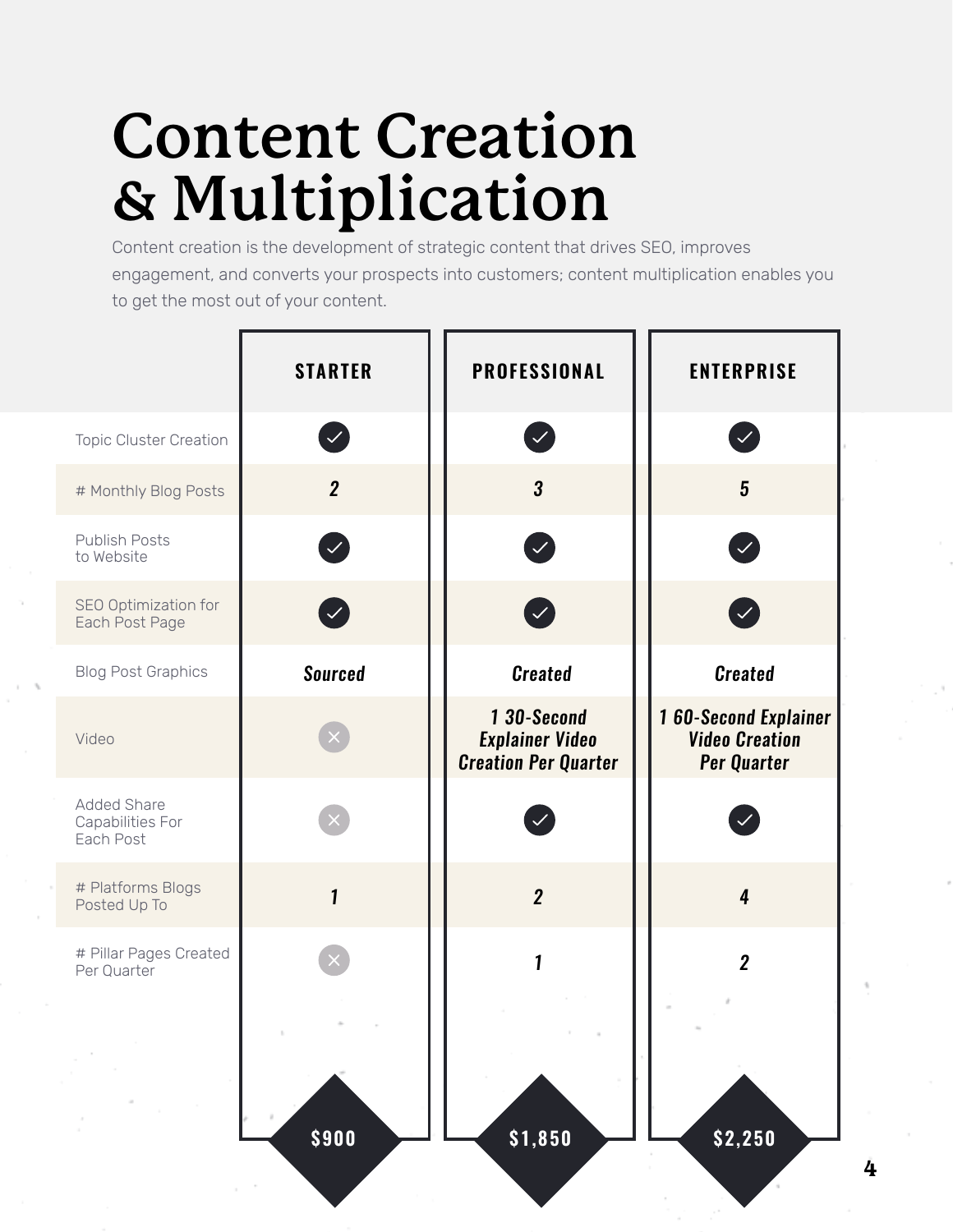#### **SEO**

Search engine optimization (SEO) increases the amount of visitors to your website by obtaining high-ranking placements in the search results pages of search engines.

|                                 | <b>LOCAL</b>                           | <b>LOCAL 2</b>                 | <b>REGIONAL</b>                         | <b>NATIONAL</b><br><b>VALUE</b>         |
|---------------------------------|----------------------------------------|--------------------------------|-----------------------------------------|-----------------------------------------|
| 6 Month Cycle                   | $\blacktriangledown$                   | $\bigvee$                      | $\left\langle \mathcal{S}\right\rangle$ | $\left\langle \mathcal{L}\right\rangle$ |
| Geo Locations                   | $\mathbf{1}$                           | $\overline{2}$                 | $\boldsymbol{3}$                        | <b>NATIONWIDE</b>                       |
| # Primary Keywords              | 10                                     | 15                             | 20                                      | 20                                      |
| # Secondary Keywords            | 40                                     | 60                             | 80                                      | 20                                      |
| Directory/Listing<br>Set Up     | 0                                      | $\bigcirc$                     | Ø                                       | Ø                                       |
| Website Content<br>250 Words    | Ø                                      | $\bullet$                      | Ø                                       | $\bullet$                               |
| # Guest Blogs Writing           | $\overline{\mathbf{4}}$<br>and Posting | $6\phantom{1}6$<br>and Posting | 12<br>and Posting                       | $\boldsymbol{9}$<br>and Syndication     |
| 1 Press Release<br>Distribution | $\mathcal{L}$                          |                                |                                         |                                         |
| Weekly Keyword<br>Report        | $\mathcal{L}_{\mathcal{A}}$            | $\bigvee$                      | $\left\langle \mathcal{S}\right\rangle$ | $\left\vert \mathcal{S}\right\vert$     |
| Monthly Performance<br>Report   | M                                      |                                |                                         |                                         |
|                                 | \$500                                  | \$700                          | \$1,000                                 | \$1,200                                 |
|                                 |                                        |                                |                                         |                                         |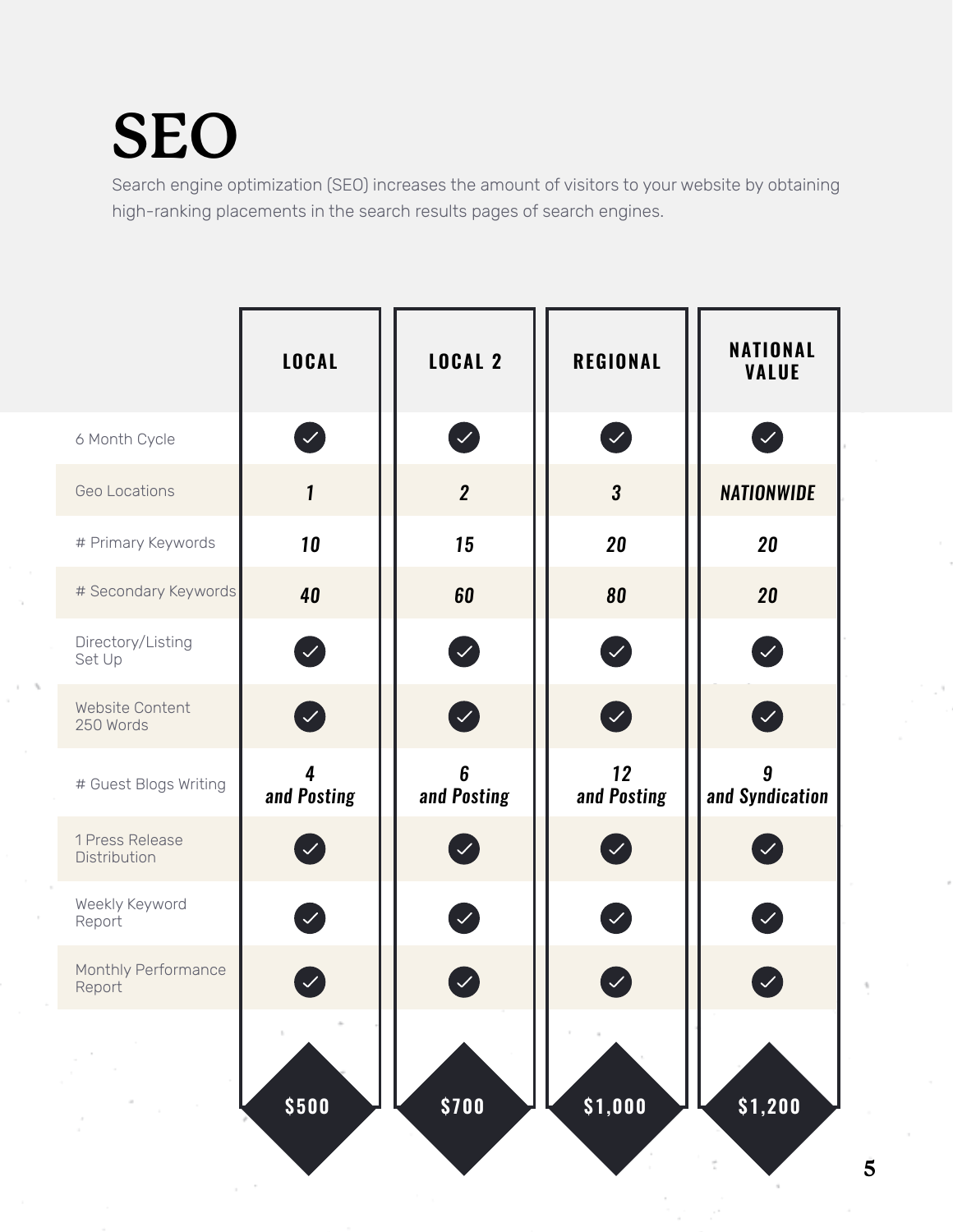#### **PPC**

Pay-Per-Click (PPC) management is the process of overseeing and managing your GoogleAd spend, helping you reach your customers online via paid search advertising.

|                                                 | <b>STARTER</b>       | <b>PROFESSIONAL</b>  | <b>ENTERPRISE</b>         |             |
|-------------------------------------------------|----------------------|----------------------|---------------------------|-------------|
| <b>SET UP FEE</b>                               | \$1,000              | \$1,250              | \$1,500                   | <b>LSO3</b> |
| <b>MONTHLY</b><br><b>PPC SPEND</b>              | <b>UP TO \$2,500</b> | \$2,500-\$15,000     | \$15,001-\$50,000         |             |
| <b>GOOGLE SHOPPING</b><br><b>MANAGEMENT</b>     | <b>ADD \$300</b>     | <b>ADD \$300</b>     | <b>INCLUDED</b>           | ADDITIONAL  |
| Campaign Keywords                               | <b>UP TO 400</b>     | <b>UP TO 2,000</b>   | <b>UP TO 10,000</b>       |             |
| Landing Page Set Up                             | 1                    | $\overline{2}$       | $\boldsymbol{3}$          |             |
| Initial Campaign<br>Development and<br>Strategy |                      | $\mathcal{S}$        | $\bigvee$                 |             |
| Google Search<br>Network, If Applicable         | $\bullet$            | $\bullet$            | $\bullet$                 |             |
| Advanced Keyword<br>Research and Selection      | Ø                    | $\blacktriangledown$ | Ø                         |             |
| Google Display<br>Network, If Applicable        | $\bullet$            | $\bullet$            | $\bullet$                 |             |
| Google Analytics<br>Integration                 | $\blacktriangledown$ | $\mathcal{L}$        | Ø                         |             |
| Ad Campaign<br>Copy Writing<br>and Design       | $\mathcal{A}$        |                      |                           |             |
| <b>ONGOING (MONTHLY)</b>                        |                      |                      |                           |             |
| Monthly Performance<br>Reporting                |                      |                      | $\blacktriangledown$      |             |
| <b>Clicks and Conversion</b><br>Monitoring      |                      |                      | $\left(\checkmark\right)$ |             |
| Monthly Review and<br>Optimization              |                      |                      |                           |             |
|                                                 | \$500                | \$700                | \$1,000                   |             |
|                                                 |                      |                      |                           | 6           |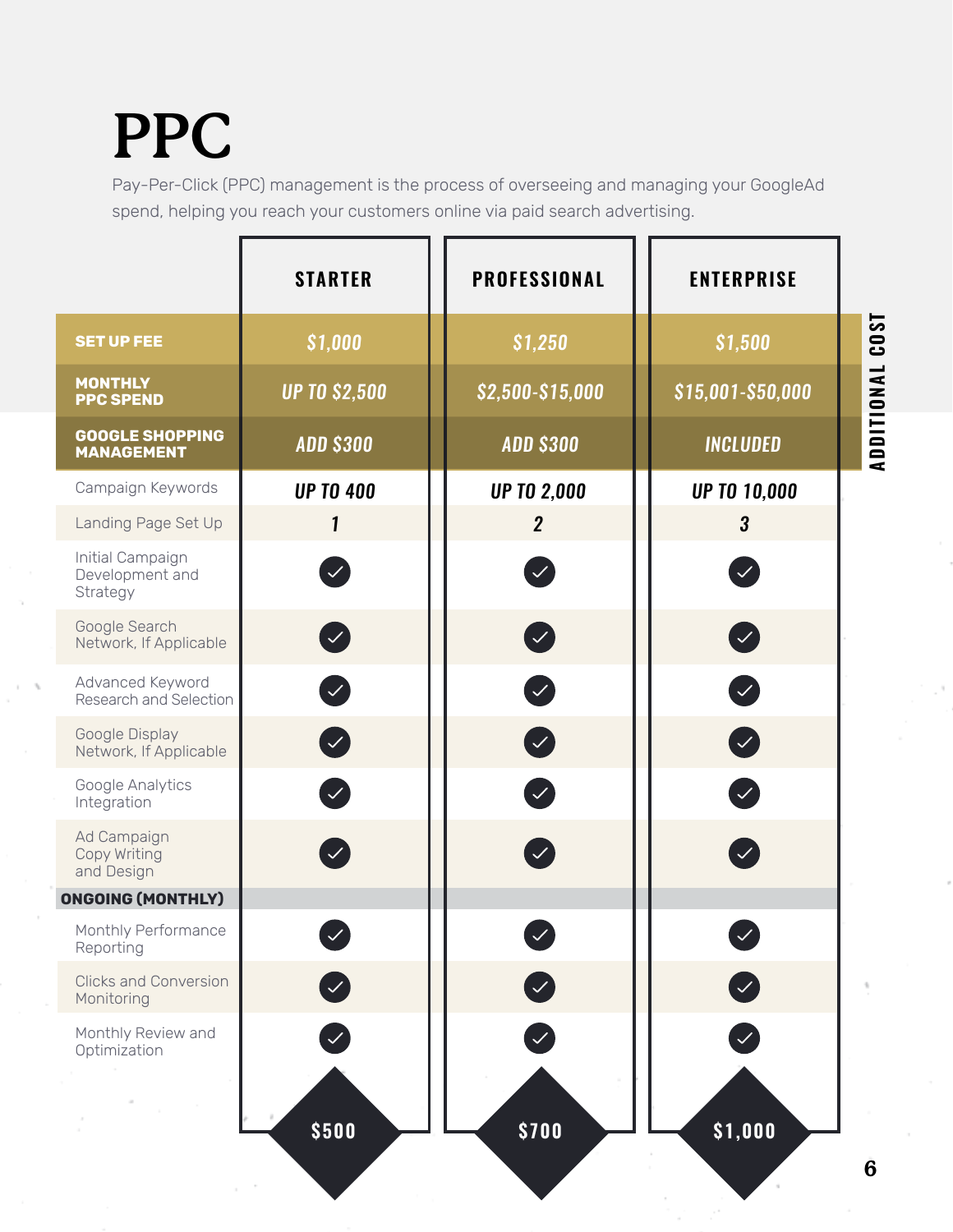#### **Social Media**

Social media marketing uses social media platforms to connect with your audience so you can build your brand, increase sales, and drive website traffic.

|                                             | <b>STARTER</b>                     | <b>PROFESSIONAL</b>   | <b>ENTERPRISE</b>     | <b>LSO3</b>             |
|---------------------------------------------|------------------------------------|-----------------------|-----------------------|-------------------------|
| <b>SET UP FEE</b>                           | \$1,000                            | \$1,000               | \$1,000               |                         |
| <b>AD SPEND BUDGET</b><br><b>INVESTMENT</b> | <b>UP TO \$5,000</b>               | <b>UP TO \$7,500</b>  | <b>UP TO \$10,000</b> | ADDITIONAL              |
| <b>SET UP</b>                               |                                    |                       |                       |                         |
| Page Creation or<br>Access Obtainment       | $\blacktriangledown$               | $\bigvee$             | Ø                     |                         |
| On-Page Audit and<br>Optimization           | $\blacktriangledown$               | $\bullet$             | $\bullet$             |                         |
| Network Tracking Pixel<br>Set Up on Website | $\left  \mathcal{S} \right $       | Z                     | Ø                     |                         |
| DE Engagement<br><b>Training Course</b>     | $\left\vert \mathbf{v}\right\vert$ | $\boldsymbol{\omega}$ | $\bullet$             |                         |
| <b>ONGOING</b>                              |                                    |                       |                       |                         |
| <b>Topic Cluster Creation</b>               | $\mathcal{S}_1$                    | $\mathcal{S}_1$       | $\mathcal{L}$         |                         |
| # Monthly Posts                             | $\overline{4}$                     | $\boldsymbol{8}$      | 12                    |                         |
| Social Monitoring                           |                                    |                       | Ø                     |                         |
| Monthly Reporting                           | $\blacktriangledown$               | Ø                     | $\bullet$             |                         |
| <b>Graphics Creation</b>                    |                                    | $\mathcal{S}$         | $\bigvee$             |                         |
| Posted to 4 Social<br>Networks              | $\checkmark$                       | $\checkmark$          | $\blacktriangledown$  |                         |
| Content Calendar                            |                                    |                       | V                     |                         |
| Post Boosting                               | Ø                                  |                       | Ø                     |                         |
|                                             | \$750                              | \$1,500               | \$2,000               |                         |
|                                             |                                    |                       |                       | $\overline{\mathbf{z}}$ |

ADDITIONAL COST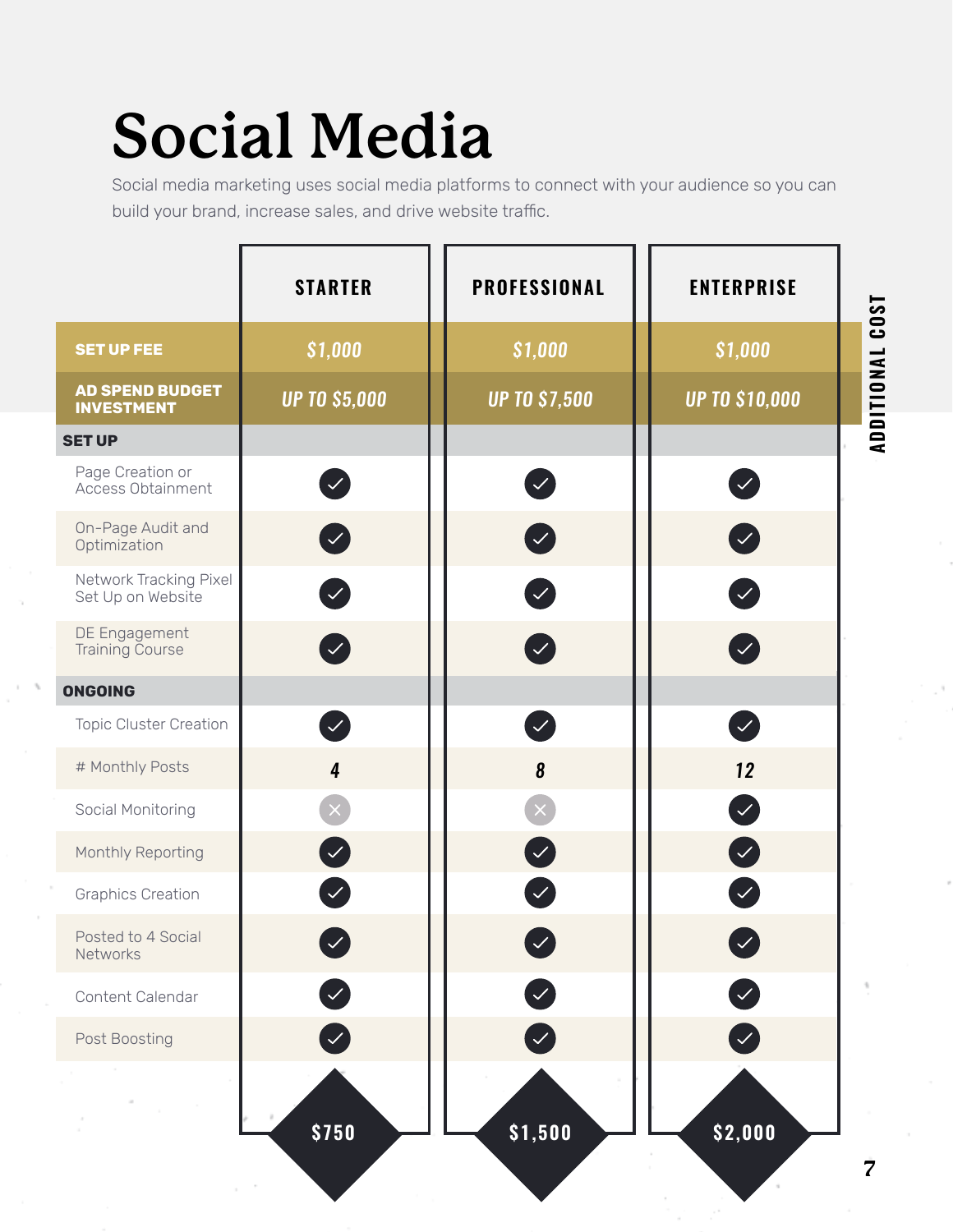#### **Social Media Ad Management**

Social Media Ad Management is the process of overseeing and managing your social media ad spend & strategy, helping you reach your customers online via social channels they are using.

|                                               | <b>STARTER</b>       | <b>PROFESSIONAL</b>                     | <b>ENTERPRISE</b>                       |
|-----------------------------------------------|----------------------|-----------------------------------------|-----------------------------------------|
| <b>SET UP FEE</b>                             | \$1,000              | \$1,250                                 | \$1,500                                 |
| <b>MONTHLY SOCIAL</b><br><b>AD SPEND</b>      | <b>UP TO \$2,500</b> | \$2,501-\$15,000                        | \$15,000-\$50,000+                      |
| # of Campaigns                                | 1                    | $\overline{2}$                          | $\overline{\mathbf{3}}$                 |
| # Landing Page Set Up                         | $\mathbf{1}$         | $\overline{2}$                          | $\boldsymbol{3}$                        |
| Ad Account Set Up<br>& Optimization           | $\mathcal{L}$        | $\checkmark$                            |                                         |
| Ad Campaign<br>Copy Writing<br>and Design     |                      | $\mathcal{S}$                           |                                         |
| <b>ONGOING (MONTHLY)</b>                      |                      |                                         |                                         |
| Demographic Targeting                         | $\checkmark$         | $\left\langle \mathcal{S}\right\rangle$ | $\left\langle \mathcal{S}\right\rangle$ |
| Keyword, Interest, &<br>User Intent Targeting | $\blacktriangledown$ | $\boldsymbol{\mathcal{L}}$              | $\bullet$                               |
| Monthly Performance<br>Reporting              |                      | $\bigvee$                               |                                         |
| Monthly Review and<br>Optimization            |                      | $\sqrt{}$                               |                                         |
|                                               | \$750                | \$1,100                                 | \$1,600                                 |
|                                               |                      |                                         |                                         |

**ADDITIONAL COST** ADDITIONAL COST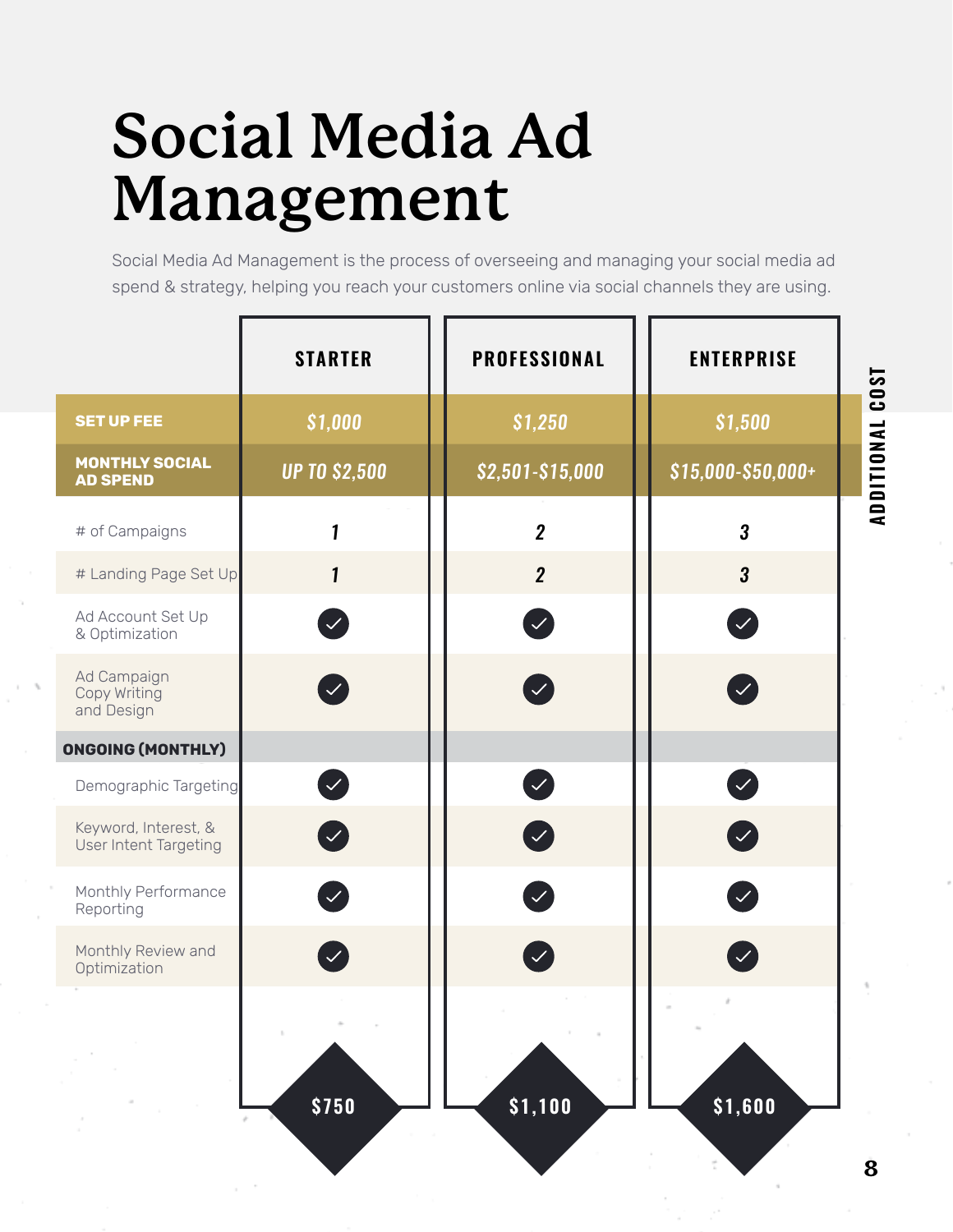#### **Email Marketing Automation**

Email marketing is a highly effective digital marketing strategy that lets you automatically send emails to prospects, increasing your chances of converting them into a customer.

|                   |                     | <b>STARTER</b> | <b>PROFESSIONAL</b> | <b>ENTERPRISE</b>                       | <b>COST</b> |
|-------------------|---------------------|----------------|---------------------|-----------------------------------------|-------------|
| <b>SET UP FEE</b> |                     | \$1,000        | \$3,000             | \$5,000                                 | ADDITIONAL  |
| # of Emails & 2   | Rounds of Revisions | 1              | $\boldsymbol{3}$    | $\boldsymbol{6}$                        |             |
|                   | # Email in Workflow | $\mathbf{1}$   | $\boldsymbol{3}$    | <b>3 Per Workflow</b><br>2 Workflows    |             |
| A/B Testing       |                     |                | V                   | $\left  \mathcal{S} \right $            |             |
| Reporting         | Email Tracking with |                | $\bigcirc$          | $\left\langle \mathcal{L}\right\rangle$ |             |
|                   | Updated Strategy    |                |                     |                                         |             |
|                   |                     | \$250          | \$500               | \$750                                   |             |
|                   |                     |                |                     |                                         |             |

*In order to set up email automation services, you must first have access to an email automation tool. You can grant Design Extensions access if you already have an automation tool, or you can sign up for HubSpot Professional tier. See page 16 for onboarding and software tier pricing.*

**9**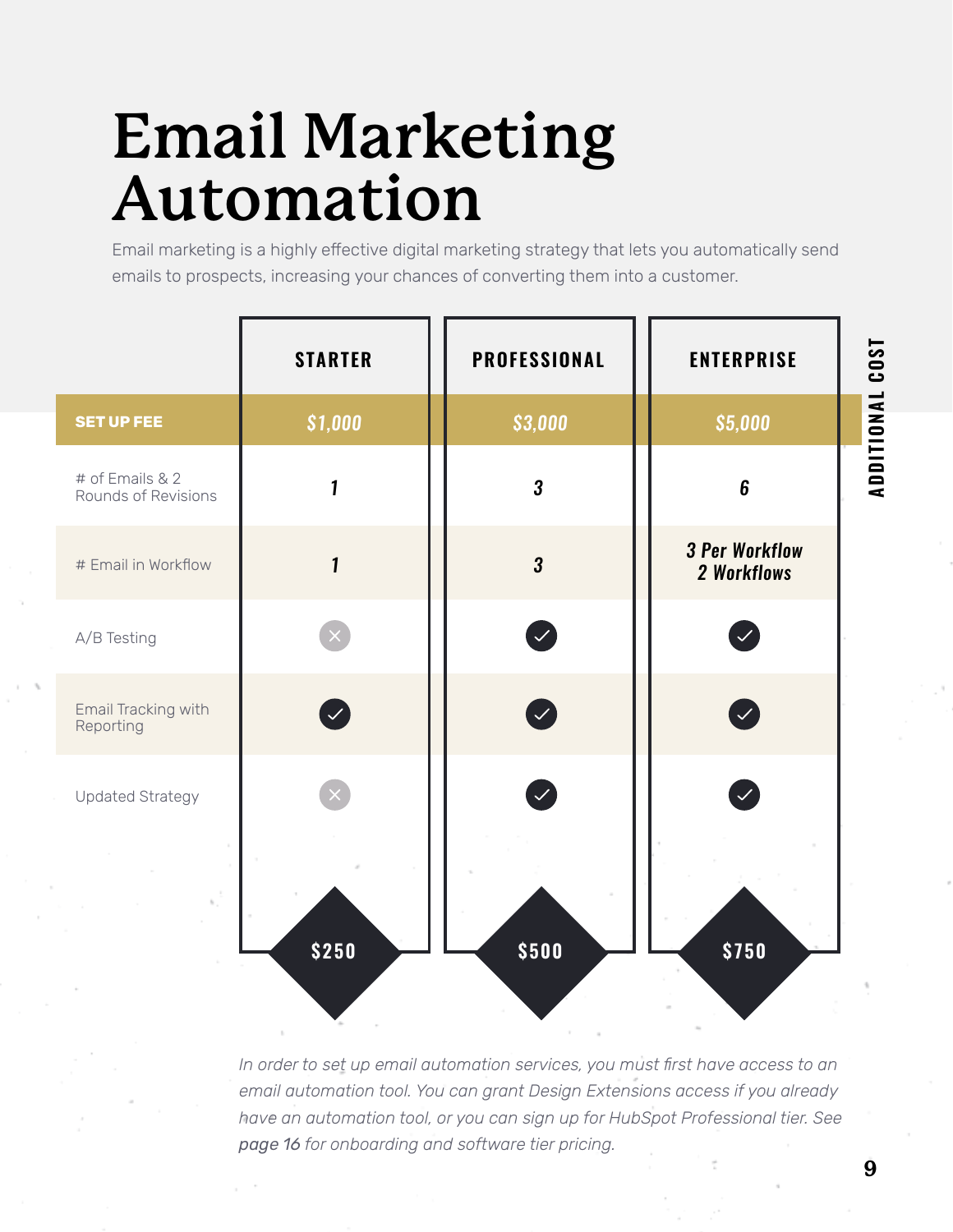#### **Email Set Up**

Email set up lets you have an email so your team, customers, and other important people can reach you. This service is only available for current clients and all accounts are set up in Gmail.

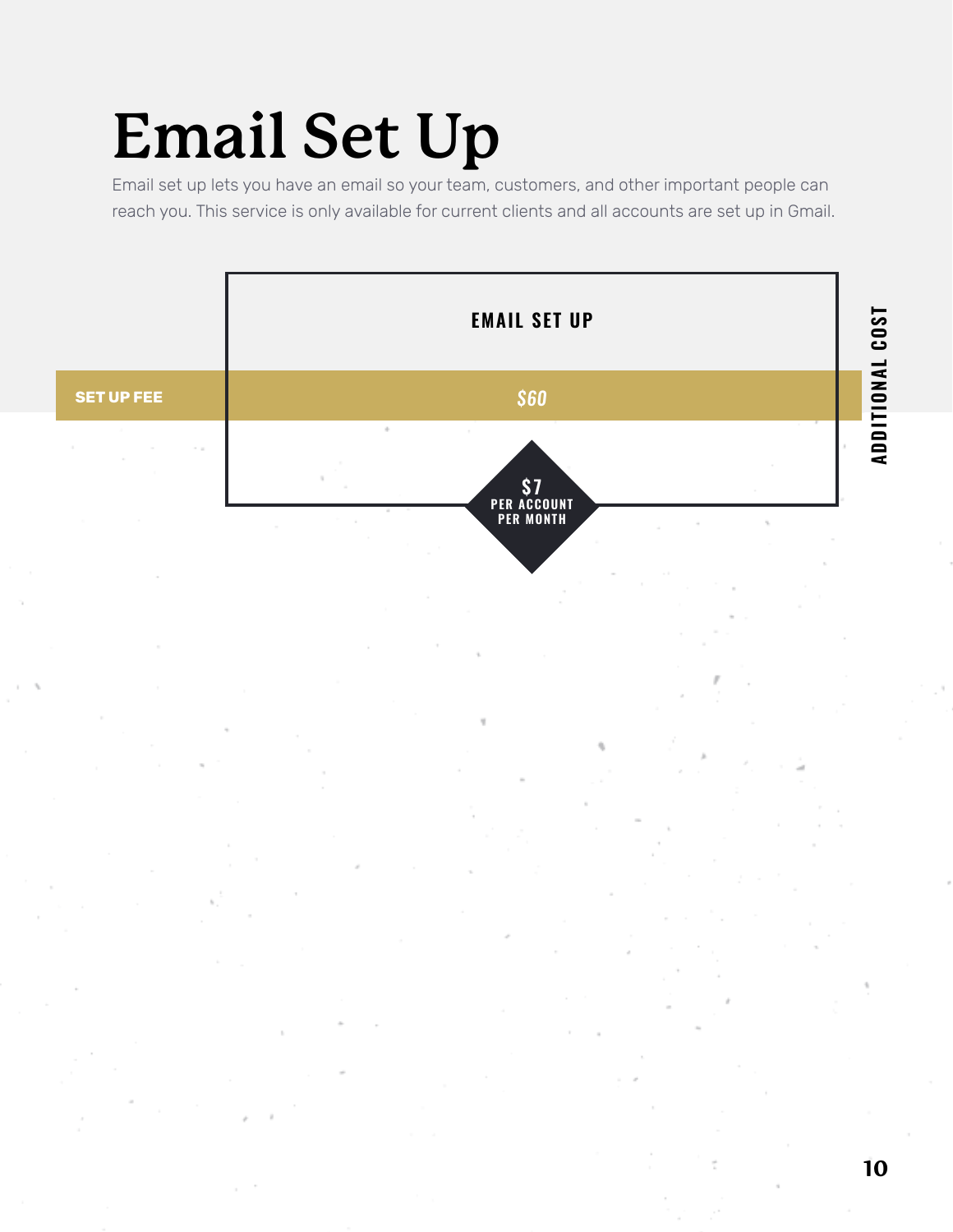### **Consulting**

All packages include time at DE or on location with the DE marketing team for strategy and development of deliverables described for each below. *\*Travel costs are not included.*

|                                                                | <b>MESSAGING</b><br><b>BLUEPRINT</b><br>(2HRS) | <b>WEBSITE</b><br><b>BLUEPRINT</b><br>(4HRS) | <b>MARKETING</b><br><b>BLUEPRINT</b><br>(6HRS) | <b>FULL DAY</b><br><b>MARKETING</b><br><b>BLUEPRINT</b> |
|----------------------------------------------------------------|------------------------------------------------|----------------------------------------------|------------------------------------------------|---------------------------------------------------------|
| StoryBrand<br><b>Brandscript</b>                               | Ø                                              | Ø                                            | $\bullet$                                      | Ø                                                       |
| StoryBrand<br>Explanatory<br>Paragraph                         | 0                                              | $\bullet$                                    | $\bullet$                                      | $\bullet$                                               |
| StoryBrand<br>One-Liner                                        | Ø                                              | $\bullet$                                    | Ø                                              | Ø                                                       |
| Website<br>Homepage<br><b>Priority Guide</b>                   | $\mathsf{X}$                                   | $\bullet$                                    | $\bullet$                                      | $\bullet$                                               |
| Website<br>Homepage Copy                                       | $\mathbf{X}$                                   | $\bullet$                                    | Ø                                              | Ø                                                       |
| Website<br>Wireframe                                           | $\times$                                       | $\bullet$                                    | $\bullet$                                      | $\bullet$                                               |
| Website Design<br>Review                                       | $\mathbf{X}$                                   | Ø                                            | Ø                                              | Ø                                                       |
| Marketing Audit                                                | $\left[\times\right]$                          | $\mathbf{x}$                                 | $\bullet$                                      | $\bullet$                                               |
| Outline 12-Month<br>Marketing Plan<br>+ Visual Sales<br>Funnel | $\times$                                       |                                              | Ø                                              | $\bigvee$                                               |
| Create a Lead-<br><b>Generating PDF</b>                        |                                                |                                              |                                                | $\checkmark$                                            |
| Write a Nurturing<br>Campaign with 3<br>Email Follow-Ups       |                                                |                                              |                                                |                                                         |
|                                                                | \$1,500                                        | \$4,000                                      | \$6,500                                        | \$9.500                                                 |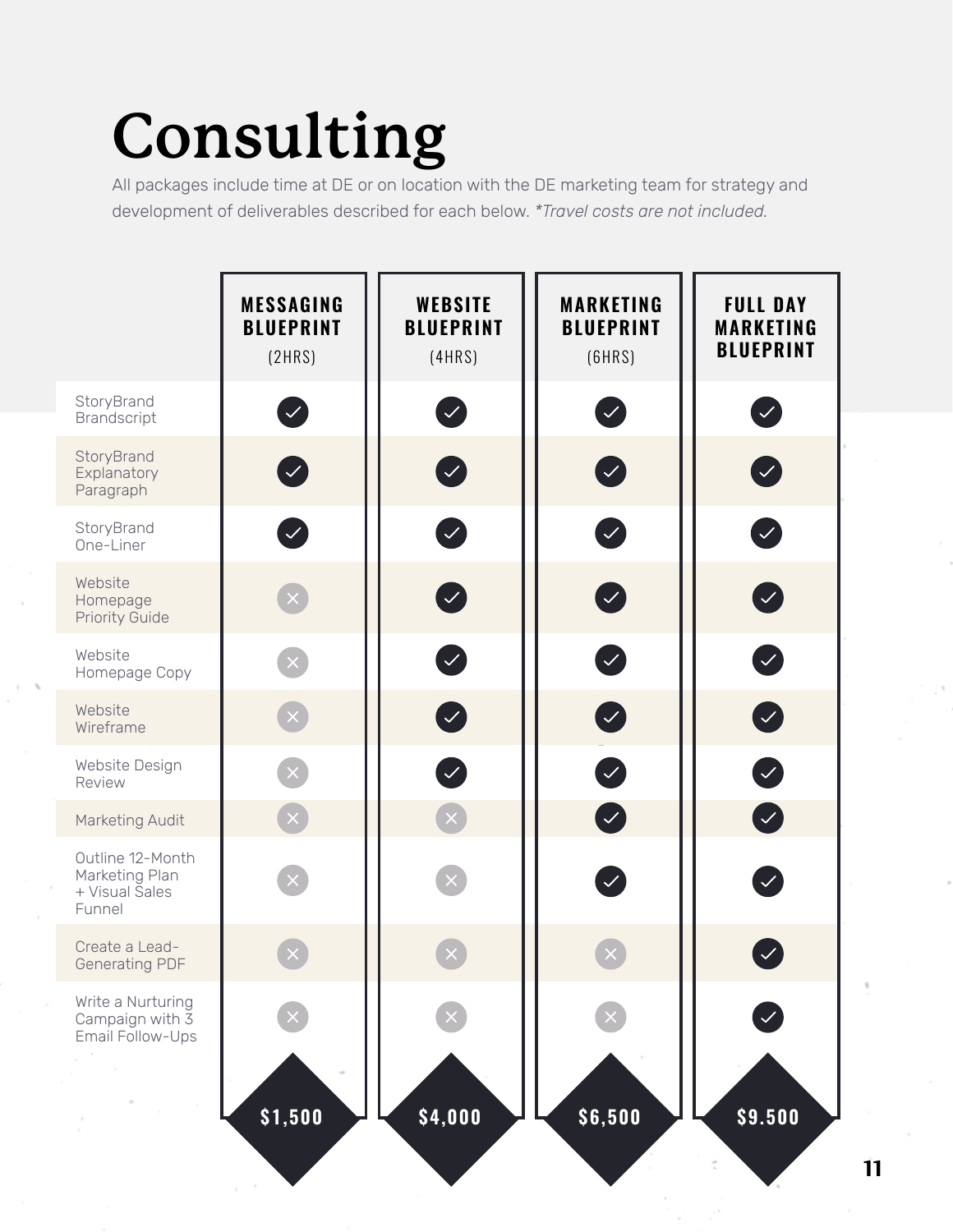#### **Website**

Website services are designed to help you grow your business.

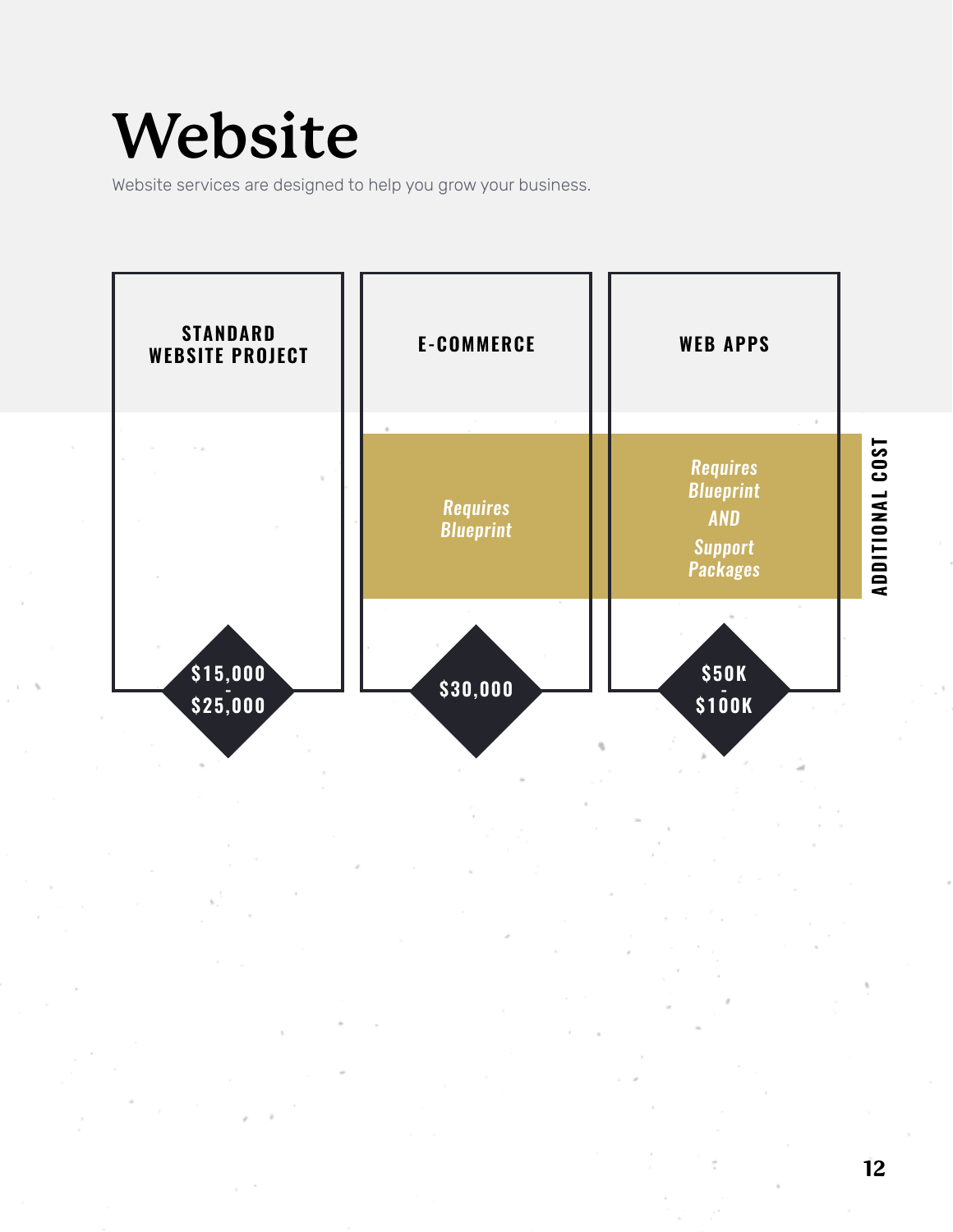### **Maintenance Packages**

We will care for and manage your site so you can spend your time doing what you do best.

|                                                           | <b>MAINTAIN</b><br>The BASIC plan that keeps your<br>site running like it should! | <b>PERFORMANCE</b><br>Our MOST POPULAR plan that<br>will keep your website updated<br>and highly secure. | <b>ACCELERATED</b><br>The PERFECT plan that serves<br>websites with eCommerce,<br>membership, multilingual, or<br>advanced functionality. |
|-----------------------------------------------------------|-----------------------------------------------------------------------------------|----------------------------------------------------------------------------------------------------------|-------------------------------------------------------------------------------------------------------------------------------------------|
| <b>Priority Support</b>                                   |                                                                                   | $\checkmark$                                                                                             |                                                                                                                                           |
| <b>Wordpress Core</b><br>Updates                          | $\checkmark$                                                                      |                                                                                                          |                                                                                                                                           |
| Wordpress Theme and<br>Plugin Updates                     | $\mathcal{S}$                                                                     | $\sqrt{}$                                                                                                | $\mathcal{L}$                                                                                                                             |
| Monthly Status Report                                     | $\left\langle \mathcal{S}\right\rangle$                                           | $\boldsymbol{\mathcal{L}}$                                                                               | $\blacktriangledown$                                                                                                                      |
| Daily Security Check                                      | $\mathcal{L}$                                                                     | $\bigvee$                                                                                                | $\left\langle \mathcal{S}\right\rangle$                                                                                                   |
| <b>Support Request Rate</b>                               | \$120/hr                                                                          | N/A                                                                                                      | N/A                                                                                                                                       |
| Unlimited<br>Website Edits                                |                                                                                   |                                                                                                          |                                                                                                                                           |
| Speed Optimization                                        |                                                                                   |                                                                                                          | $\checkmark$                                                                                                                              |
| eCommerce<br>and Advanced<br><b>Functionality Support</b> |                                                                                   |                                                                                                          |                                                                                                                                           |
|                                                           | \$79                                                                              | \$179                                                                                                    | \$229                                                                                                                                     |
|                                                           | /month                                                                            | /month                                                                                                   | /month                                                                                                                                    |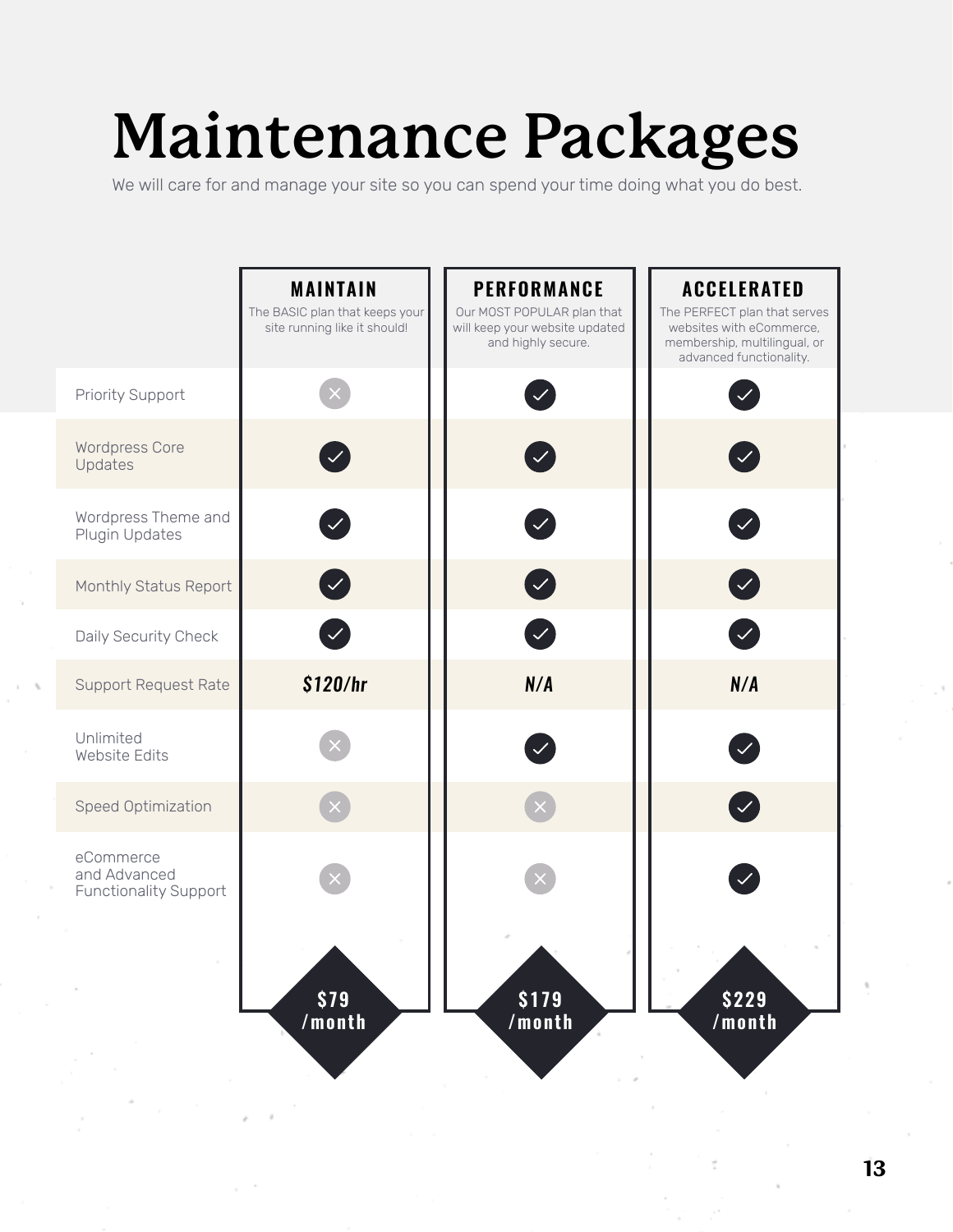### **Hosting**

Hosting is how your website stays online; all websites require a web hosting service provider so your website can be viewed online.

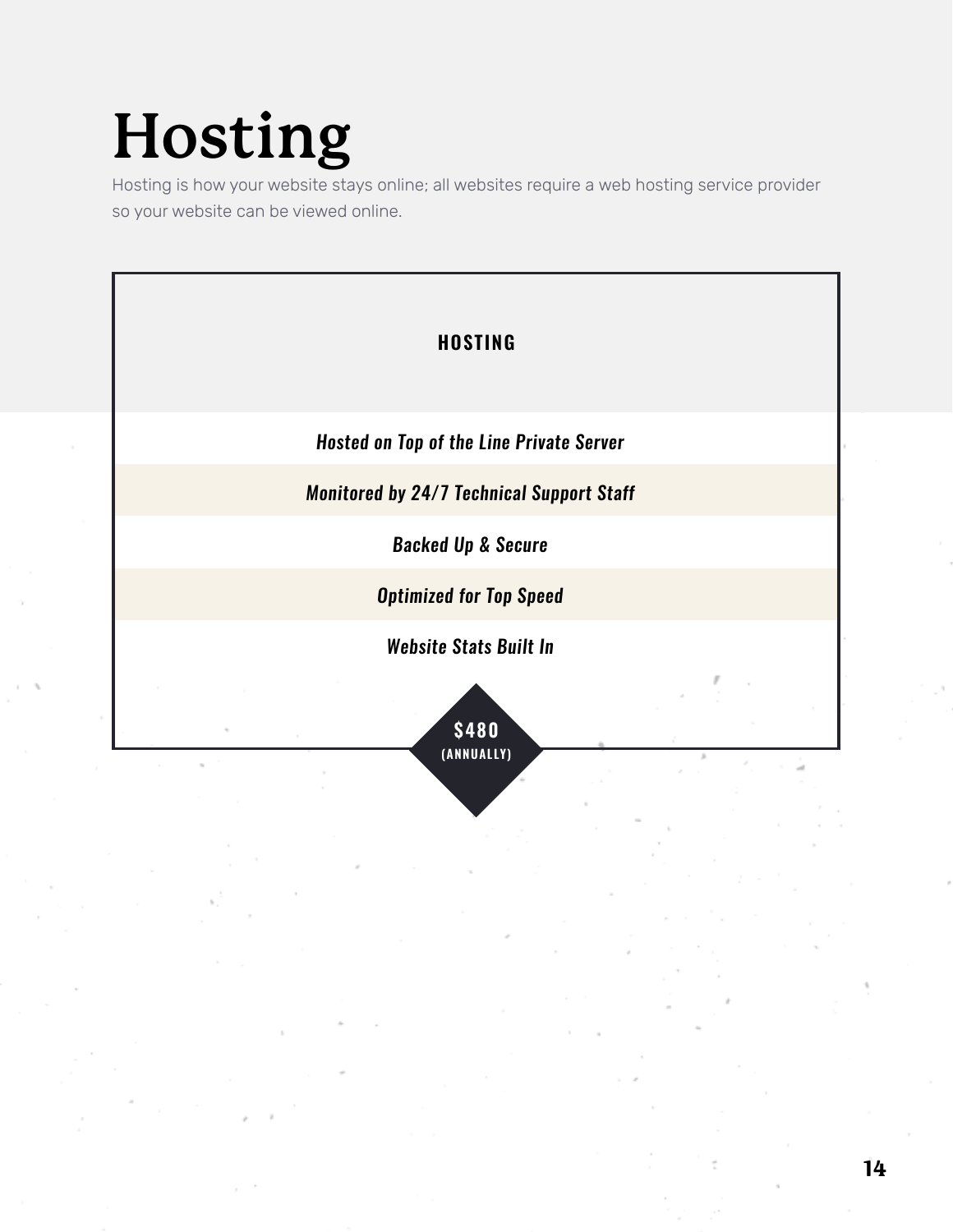## ADDITIONAL COST **ADDITIONAL COST**

### **ADA Compliance**

ADA compliance means your website is designed for and usable to everyone, including those with visual, hearing, motor, and cognitive disabilities; it also means you can get more business and avoid a potential lawsuit.

|                    | <b>BASIC</b>                                                                                                   | <b>STANDARD</b>                                                                                        | <b>GUARANTEED</b>                                                                                      |
|--------------------|----------------------------------------------------------------------------------------------------------------|--------------------------------------------------------------------------------------------------------|--------------------------------------------------------------------------------------------------------|
| <b>SET UP FEE</b>  | \$1,997<br>+ UPDATE COSTS                                                                                      | \$2,997<br>+ UPDATE COSTS                                                                              | \$1,997<br>+ UPDATE COSTS                                                                              |
|                    |                                                                                                                | PACKAGES DO NOT INCLUDE UPDATE COSTS (\$1,500 - \$10,000)                                              |                                                                                                        |
| Audit              | <b>One Time Audit</b><br>& Update                                                                              | <b>Premium Audit</b><br>& Updates                                                                      | <b>Ongoing Audit and</b><br><b>Updates with</b><br><b>GUARANTEED</b><br><b>Compliance</b>              |
| Automated/Manual   | <b>Initial</b><br><b>Automated</b>                                                                             | <b>Initial</b><br><b>Automated</b>                                                                     | <b>Automated</b><br>and Manual                                                                         |
| Legal Text         | <b>Accessibility</b><br><b>Statement</b><br><b>Added to Website</b><br><b>While Updates</b><br><b>Are Made</b> | <b>Monthly</b><br><b>Automated Audit</b>                                                               | <b>Written Legal</b><br><b>Guarantee</b><br>Website is ADA<br><b>Compliant</b>                         |
| Further updates    | <b>Written Review of</b><br><b>Recommended</b><br><b>Updates</b>                                               | <b>Consultation</b><br><b>Regarding</b><br><b>Recommended</b><br><b>Updates</b>                        | <b>Third Party</b><br><b>Certification and</b><br><b>Ongoing Guarantee of</b><br><b>ADA Compliance</b> |
| Speed Optimization |                                                                                                                | <b>Monthly Audit to</b><br><b>Review and</b><br><b>Recommend</b><br><b>Updates Based</b><br>on Changes |                                                                                                        |
|                    | \$750                                                                                                          | \$1,500                                                                                                | \$2,000                                                                                                |